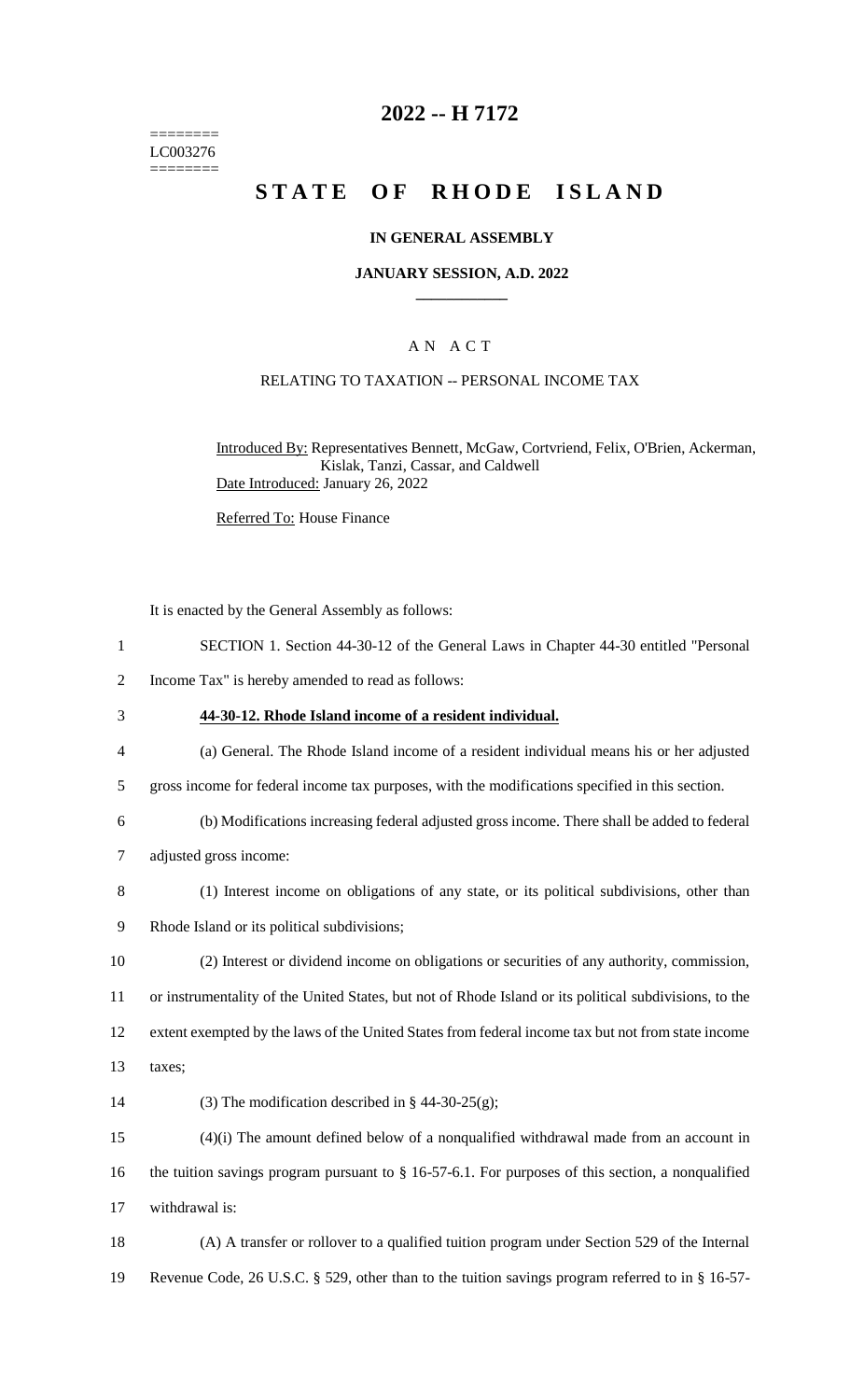6.1; and

 (B) A withdrawal or distribution that is: (I) Not applied on a timely basis to pay "qualified higher education expenses" as defined in § 16-57-3(12) of the beneficiary of the account from which the withdrawal is made; (II) Not made for a reason referred to in § 16-57-6.1(e); or (III) Not made in other circumstances for which an exclusion from tax made applicable by Section 529 of the Internal Revenue Code, 26 U.S.C. § 529, pertains if the transfer, rollover, withdrawal, or distribution is made within two (2) taxable years following the taxable year for which a contributions modification pursuant to subsection (c)(4) of this section is taken based on contributions to any tuition savings program account by the person who is the participant of the account at the time of the contribution, whether or not the person is the participant of the account at the time of the transfer, rollover, withdrawal or distribution; 13 (ii) In the event of a nonqualified withdrawal under subsection  $(b)(4)(i)(A)$  or  $(b)(4)(i)(B)$  of this section, there shall be added to the federal adjusted gross income of that person for the taxable year of the withdrawal an amount equal to the lesser of: (A) The amount equal to the nonqualified withdrawal reduced by the sum of any administrative fee or penalty imposed under the tuition savings program in connection with the nonqualified withdrawal plus the earnings portion thereof, if any, includible in computing the person's federal adjusted gross income for the taxable year; and (B) The amount of the person's contribution modification pursuant to subsection (c)(4) of this section for the person's taxable year of the withdrawal and the two (2) prior taxable years less the amount of any nonqualified withdrawal for the two (2) prior taxable years included in computing the person's Rhode Island income by application of this subsection for those years. Any amount added to federal adjusted gross income pursuant to this subdivision shall constitute Rhode Island income for residents, nonresidents and part-year residents; 26 (5) The modification described in § 44-30-25.1(d)(3)(i); (6) The amount equal to any unemployment compensation received but not included in federal adjusted gross income; (7) The amount equal to the deduction allowed for sales tax paid for a purchase of a 30 qualified motor vehicle as defined by the Internal Revenue Code  $\S$  164(a)(6); and (8) For any taxable year beginning on or after January 1, 2020, the amount of any Paycheck Protection Program loan forgiven for federal income tax purposes as authorized by the Coronavirus Aid, Relief, and Economic Security Act and/or the Consolidated Appropriations Act, 2021 and/or any other subsequent federal stimulus relief packages enacted by law, to the extent that the amount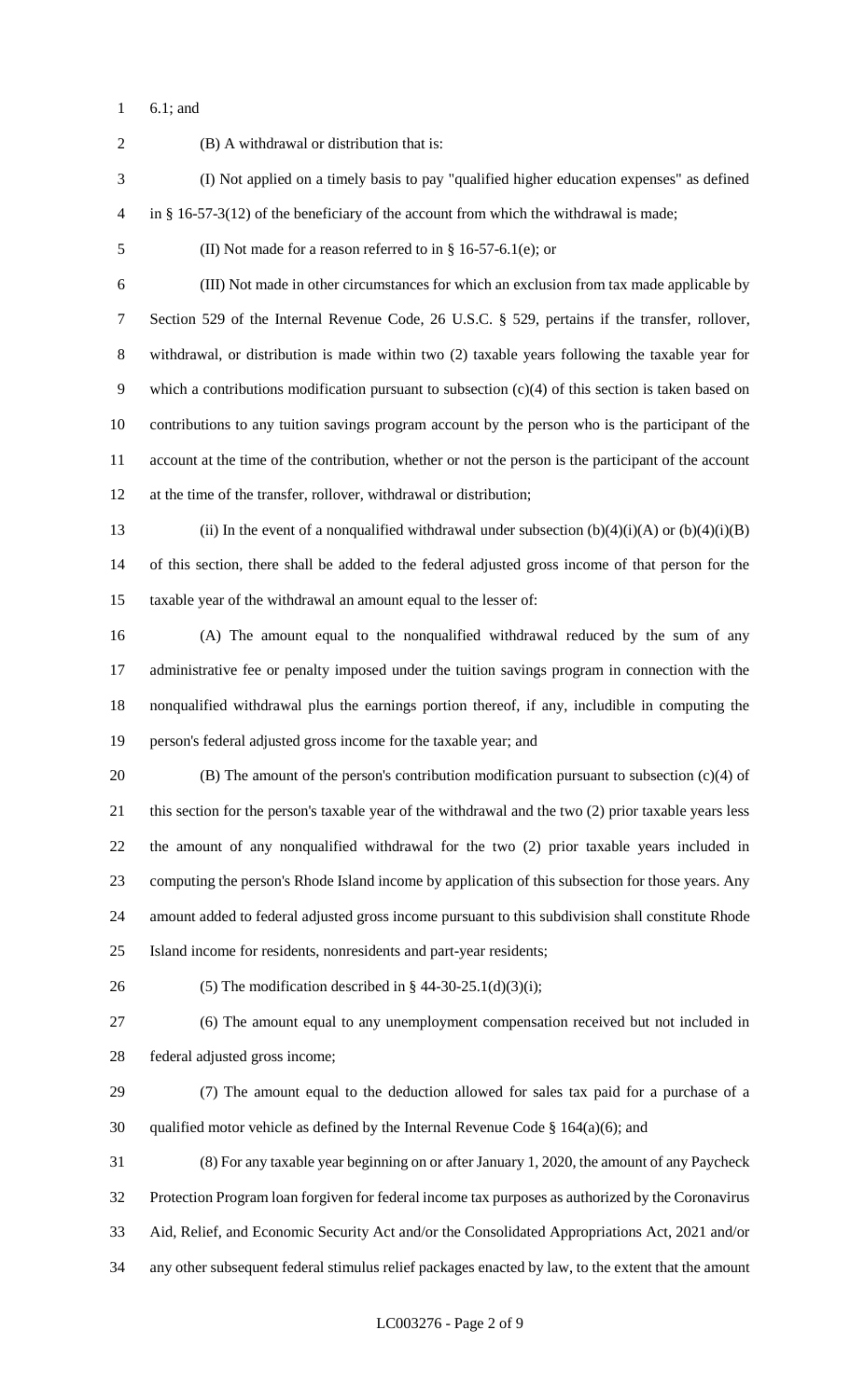of the loan forgiven exceeds \$250,000, including an individual's distributive share of the amount of a pass-through entity's loan forgiveness in excess of \$250,000.

 (c) Modifications reducing federal adjusted gross income. There shall be subtracted from federal adjusted gross income:

 (1) Any interest income on obligations of the United States and its possessions to the extent includible in gross income for federal income tax purposes, and any interest or dividend income on obligations, or securities of any authority, commission, or instrumentality of the United States to the extent includible in gross income for federal income tax purposes but exempt from state income taxes under the laws of the United States; provided, that the amount to be subtracted shall in any case be reduced by any interest on indebtedness incurred or continued to purchase or carry obligations or securities the income of which is exempt from Rhode Island personal income tax, to the extent the interest has been deducted in determining federal adjusted gross income or taxable income;

(2) A modification described in § 44-30-25(f) or § 44-30-1.1(c)(1);

 (3) The amount of any withdrawal or distribution from the "tuition savings program" referred to in § 16-57-6.1 that is included in federal adjusted gross income, other than a withdrawal or distribution or portion of a withdrawal or distribution that is a nonqualified withdrawal;

 (4) Contributions made to an account under the tuition savings program, including the "contributions carryover" pursuant to subsection (c)(4)(iv) of this section, if any, subject to the following limitations, restrictions and qualifications:

 (i) The aggregate subtraction pursuant to this subdivision for any taxable year of the taxpayer shall not exceed five hundred dollars (\$500) or one thousand dollars (\$1,000) if a joint return;

(ii) The following shall not be considered contributions:

 (A) Contributions made by any person to an account who is not a participant of the account at the time the contribution is made;

 (B) Transfers or rollovers to an account from any other tuition savings program account or from any other "qualified tuition program" under section 529 of the Internal Revenue Code, 26 U.S.C. § 529; or

(C) A change of the beneficiary of the account;

 (iii) The subtraction pursuant to this subdivision shall not reduce the taxpayer's federal adjusted gross income to less than zero (0);

 (iv) The contributions carryover to a taxable year for purpose of this subdivision is the excess, if any, of the total amount of contributions actually made by the taxpayer to the tuition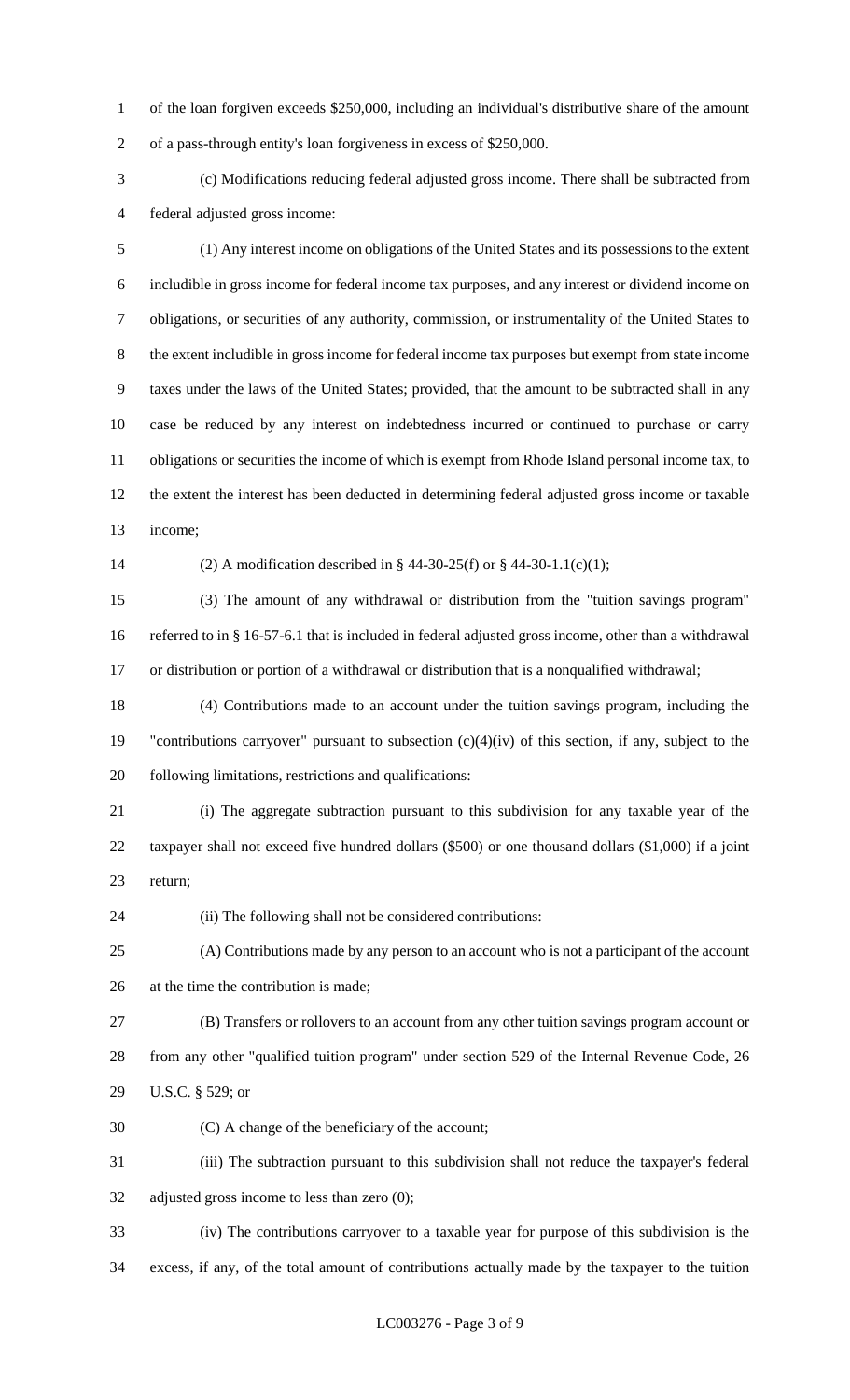- savings program for all preceding taxable years for which this subsection is effective over the sum
- of:
- (A) The total of the subtractions under this subdivision allowable to the taxpayer for all such preceding taxable years; and
- (B) That part of any remaining contribution carryover at the end of the taxable year which exceeds the amount of any nonqualified withdrawals during the year and the prior two (2) taxable years not included in the addition provided for in this subdivision for those years. Any such part shall be disregarded in computing the contributions carryover for any subsequent taxable year;
- (v) For any taxable year for which a contributions carryover is applicable, the taxpayer shall include a computation of the carryover with the taxpayer's Rhode Island personal income tax return for that year, and if for any taxable year on which the carryover is based the taxpayer filed a 12 joint Rhode Island personal income tax return but filed a return on a basis other than jointly for a subsequent taxable year, the computation shall reflect how the carryover is being allocated between 14 the prior joint filers;
- 

15 (5) The modification described in  $\S$  44-30-25.1(d)(1);

 (6) Amounts deemed taxable income to the taxpayer due to payment or provision of insurance benefits to a dependent, including a domestic partner pursuant to chapter 12 of title 36 or other coverage plan;

- (7) Modification for organ transplantation.
- (i) An individual may subtract up to ten thousand dollars (\$10,000) from federal adjusted gross income if he or she, while living, donates one or more of his or her human organs to another human being for human organ transplantation, except that for purposes of this subsection, "human organ" means all or part of a liver, pancreas, kidney, intestine, lung, or bone marrow. A subtract modification that is claimed hereunder may be claimed in the taxable year in which the human organ transplantation occurs.
- (ii) An individual may claim that subtract modification hereunder only once, and the subtract modification may be claimed for only the following unreimbursed expenses that are incurred by the claimant and related to the claimant's organ donation:
- (A) Travel expenses.
- (B) Lodging expenses.

(C) Lost wages.

- (iii) The subtract modification hereunder may not be claimed by a part-time resident or a nonresident of this state;
- (8) Modification for taxable Social Security income.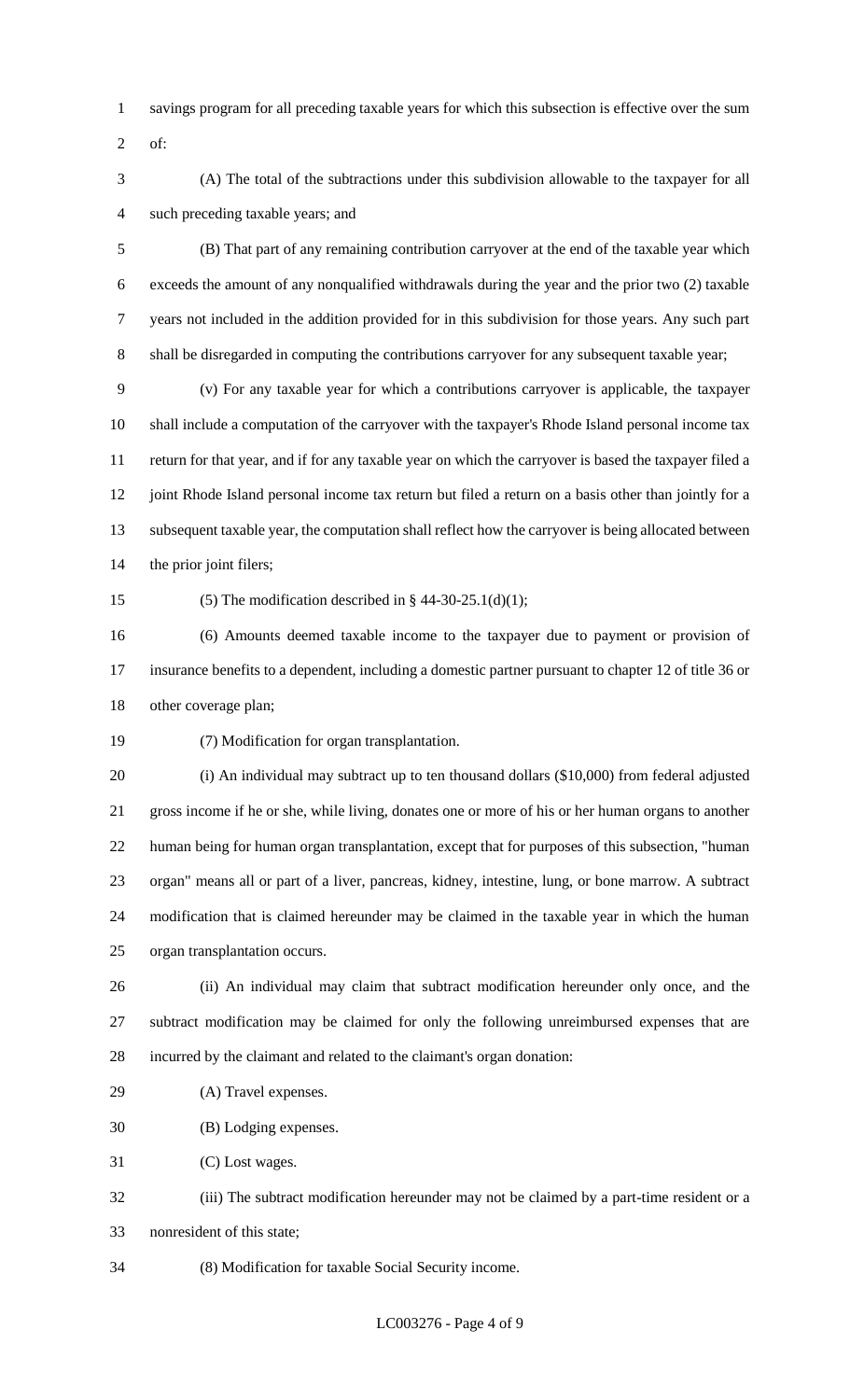(i) For tax years beginning on or after January 1, 2016:

 (A) For a person who has attained the age used for calculating full or unreduced social security retirement benefits who files a return as an unmarried individual, head of household, or married filing separate whose federal adjusted gross income for the taxable year is less than eighty thousand dollars (\$80,000); or

 (B) A married individual filing jointly or individual filing qualifying widow(er) who has attained the age used for calculating full or unreduced social security retirement benefits whose joint federal adjusted gross income for the taxable year is less than one hundred thousand dollars (\$100,000), an amount equal to the social security benefits includible in federal adjusted gross income.

 (ii) Adjustment for inflation. The dollar amount contained in subsections (c)(8)(i)(A) and (c)(8)(i)(B) of this section shall be increased annually by an amount equal to:

13 (A) Such dollar amount contained in subsections  $(c)(8)(i)(A)$  and  $(c)(8)(i)(B)$  of this section adjusted for inflation using a base tax year of 2000, multiplied by;

(B) The cost-of-living adjustment with a base year of 2000.

 (iii) For the purposes of this section the cost-of-living adjustment for any calendar year is 17 the percentage (if any) by which the consumer price index for the preceding calendar year exceeds the consumer price index for the base year. The consumer price index for any calendar year is the average of the consumer price index as of the close of the twelve-month (12) period ending on August 31, of such calendar year.

 (iv) For the purpose of this section the term "consumer price index" means the last consumer price index for all urban consumers published by the department of labor. For the purpose of this section the revision of the consumer price index which is most consistent with the consumer price index for calendar year 1986 shall be used.

 (v) If any increase determined under this section is not a multiple of fifty dollars (\$50.00), such increase shall be rounded to the next lower multiple of fifty dollars (\$50.00). In the case of a married individual filing separate return, if any increase determined under this section is not a multiple of twenty-five dollars (\$25.00), such increase shall be rounded to the next lower multiple of twenty-five dollars (\$25.00);

 (9) Modification for up to fifteen thousand dollars (\$15,000) of taxable retirement income from certain pension plans or annuities.

 (i) For tax years beginning on or after January 1, 2017, a modification shall be allowed for up to fifteen thousand dollars (\$15,000) of taxable pension and/or annuity income that is included in federal adjusted gross income for the taxable year: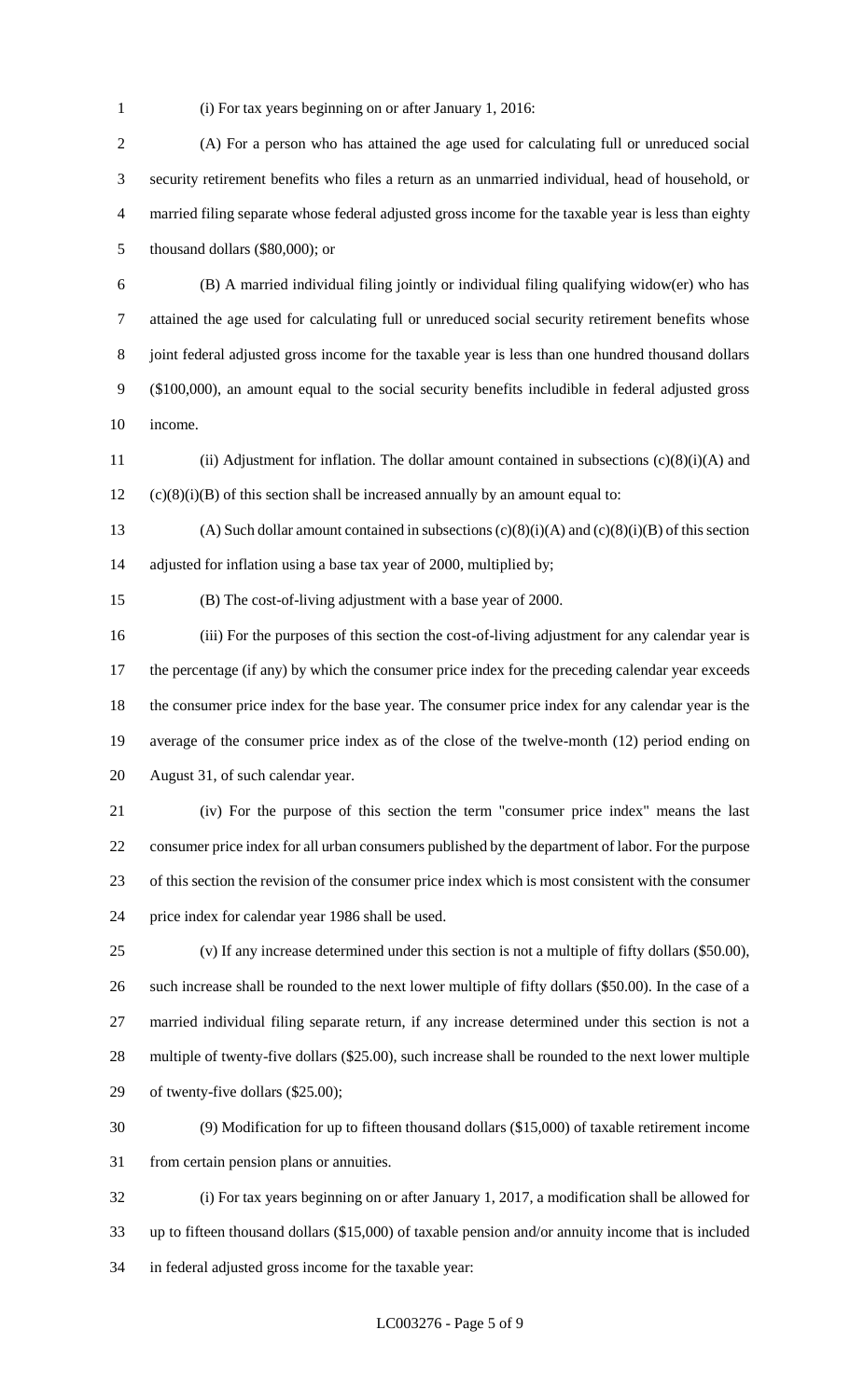(A) For a person who has attained the age used for calculating full or unreduced social security retirement benefits who files a return as an unmarried individual, head of household, or married filing separate whose federal adjusted gross income for such taxable year is less than the 4 amount used for the modification contained in subsection  $(c)(8)(i)(A)$  of this section an amount not to exceed \$15,000 of taxable pension and/or annuity income includible in federal adjusted gross income; or

 (B) For a married individual filing jointly or individual filing qualifying widow(er) who has attained the age used for calculating full or unreduced social security retirement benefits whose joint federal adjusted gross income for such taxable year is less than the amount used for the 10 modification contained in subsection  $(c)(8)(i)(B)$  of this section an amount not to exceed \$15,000 of taxable pension and/or annuity income includible in federal adjusted gross income.

 (ii) Adjustment for inflation. The dollar amount contained by reference in subsections 13 (c)(9)(i)(A) and (c)(9)(i)(B) of this section shall be increased annually for tax years beginning on or after January 1, 2018, by an amount equal to:

15 (A) Such dollar amount contained by reference in subsections  $(c)(9)(i)(A)$  and  $(c)(9)(i)(B)$ 16 of this section adjusted for inflation using a base tax year of 2000, multiplied by;

(B) The cost-of-living adjustment with a base year of 2000.

 (iii) For the purposes of this section, the cost-of-living adjustment for any calendar year is the percentage (if any) by which the consumer price index for the preceding calendar year exceeds the consumer price index for the base year. The consumer price index for any calendar year is the average of the consumer price index as of the close of the twelve-month (12) period ending on August 31, of such calendar year.

 (iv) For the purpose of this section, the term "consumer price index" means the last consumer price index for all urban consumers published by the department of labor. For the purpose of this section, the revision of the consumer price index which is most consistent with the consumer price index for calendar year 1986 shall be used.

 (v) If any increase determined under this section is not a multiple of fifty dollars (\$50.00), such increase shall be rounded to the next lower multiple of fifty dollars (\$50.00). In the case of a married individual filing a separate return, if any increase determined under this section is not a multiple of twenty-five dollars (\$25.00), such increase shall be rounded to the next lower multiple of twenty-five dollars (\$25.00); and

 (10) Modification for Rhode Island investment in opportunity zones. For purposes of a taxpayer's state tax liability, in the case of any investment in a Rhode Island opportunity zone by the taxpayer for at least seven (7) years, a modification to income shall be allowed for the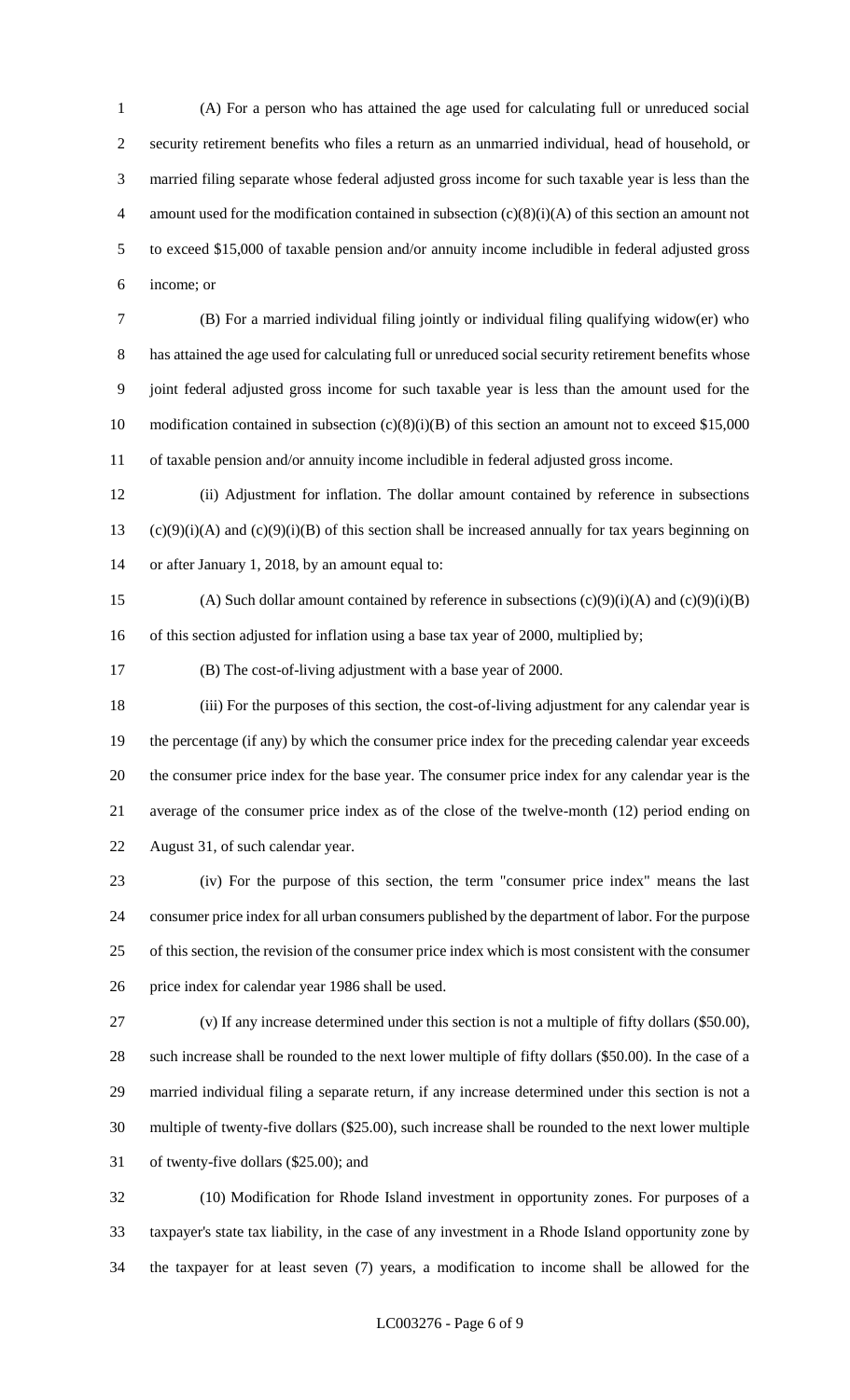incremental difference between the benefit allowed under 26 U.S.C. § 1400Z-2(b)(2)(B)(iv) and the federal benefit allowed under 26 U.S.C. § 1400Z-2(c). (11) Modifications for state community service volunteerism. For any taxable year of the taxpayer, an individual may subtract up to five hundred dollars (\$500), or up to one thousand dollars 5 (\$1,000) if a joint return, for approved state community service volunteerism hours, as described in § 44-30-27.1. (d) Modification for Rhode Island fiduciary adjustment. There shall be added to, or

 subtracted from, federal adjusted gross income (as the case may be) the taxpayer's share, as beneficiary of an estate or trust, of the Rhode Island fiduciary adjustment determined under § 44- 30-17.

 (e) Partners. The amounts of modifications required to be made under this section by a partner, which relate to items of income or deduction of a partnership, shall be determined under § 44-30-15.

 SECTION 2. Chapter 44-30 of the General Laws entitled "Personal Income Tax" is hereby amended by adding thereto the following section:

## **44-30-27.1. Credit for state community service volunteerism hours.**

 (a) The department of administration (the "department") shall identify and certify not-for- profit entities and departments within municipal entities (the "entities") that shall be eligible to 19 issue credits (the "credits") for state community service volunteerism hours. To be deemed an entity 20 eligible to issue credits under this section, an entity shall apply to the department to be identified 21 and certified as an eligible entity, on forms designed by the department. The department shall 22 develop a criteria to determine whether voluntary community service hours rendered to the entity would confer a sufficient benefit to the community so as to warrant designation as an entity eligible 24 to issue credits under this section. (b) Upon presentation of written certification by an entity certified under this section, an 26 individual domiciled in the state for the entire tax year shall be entitled to an income tax credit for community service hours voluntarily rendered to the entity, and for which no compensation is 28 provided to the person claiming the credit for the service provided. Entities may establish a credit 29 rate of up to twenty-five dollars (\$25.00) per hour of community service rendered to the entity. The income tax credit shall not exceed the amount of five hundred dollars (\$500) per year for an individual, or up to one thousand dollars (\$1,000) per year for a joint return. Any amount of income tax credit not deductible or not deducted for the taxable year of certification shall not be carried over to the following year. (c) The department shall promulgate rules and regulations to implement the provisions of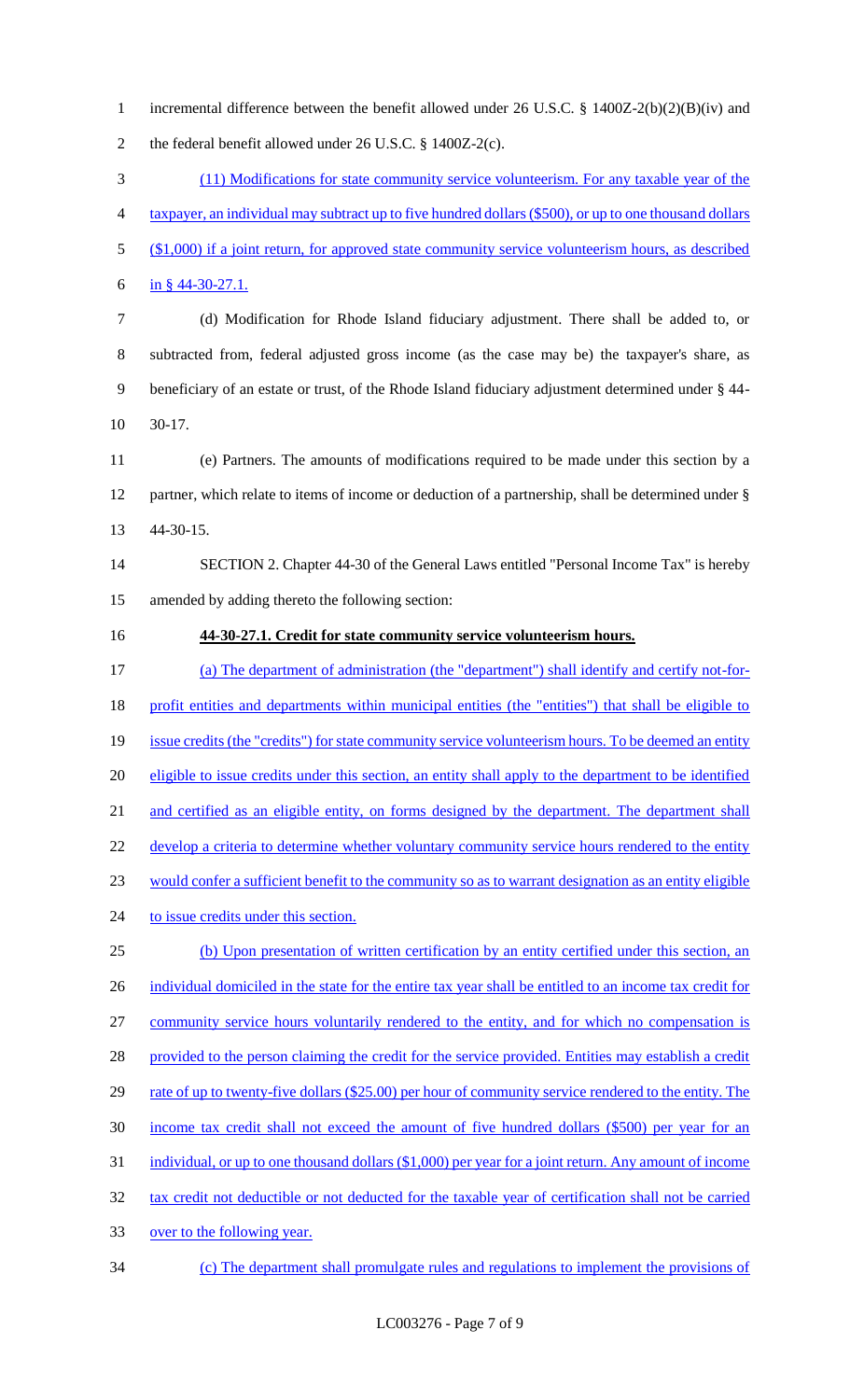## 1 this section.

2 SECTION 3. This act shall take effect upon passage.

======== LC003276 ========